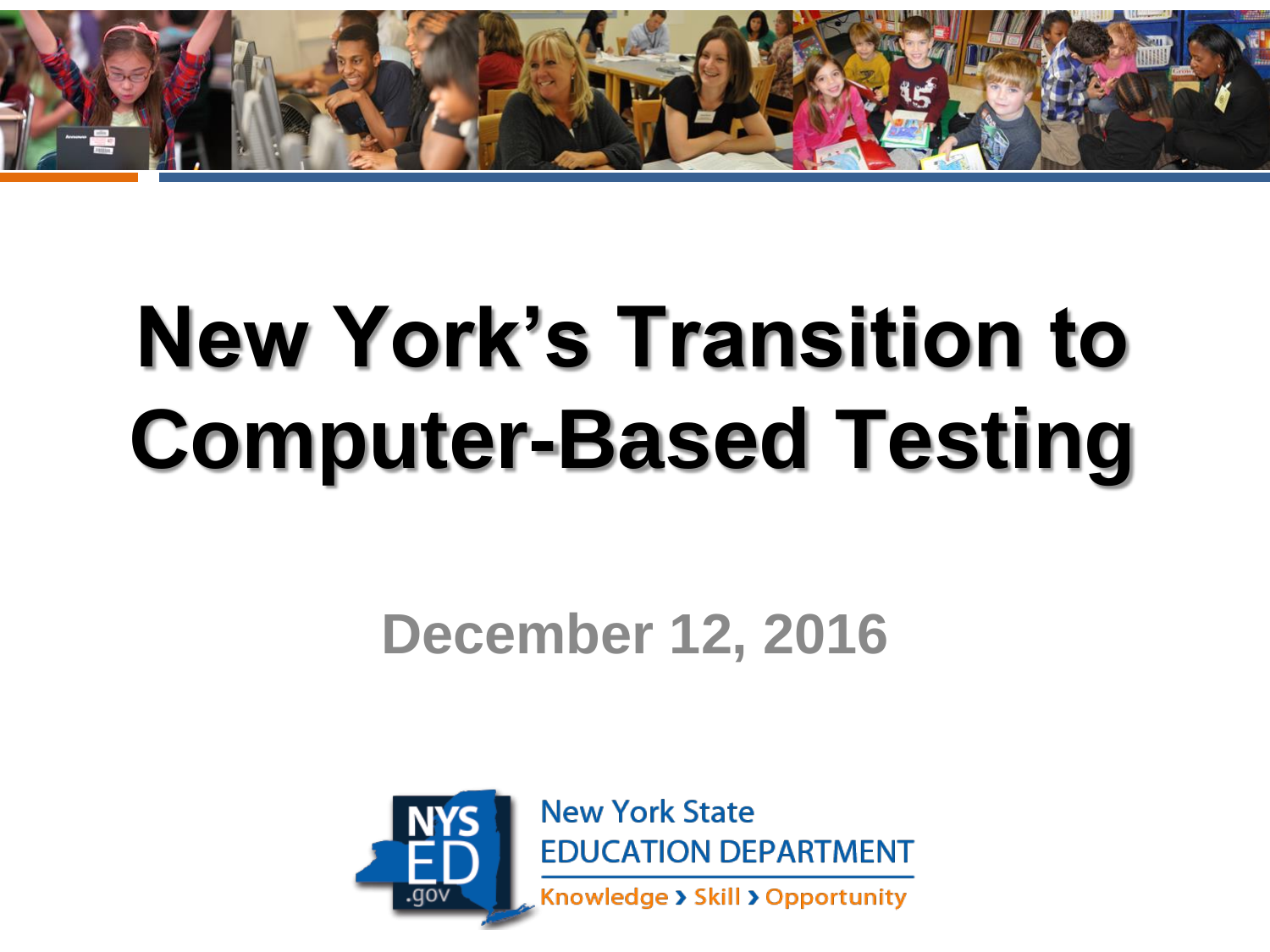## **Grades 3-8 ELA & Math Assessments**



- The design for the 2017 paper-based tests will be exactly the same as the 2016 tests.
- The tests will have the same number and types of questions and will measure the same standards, allowing for 2016 to 2017 comparisons.
- The 2017 tests, both computer-based and print-based, will have the same questions.
- Comparability studies will be available to measure student test-format differences.

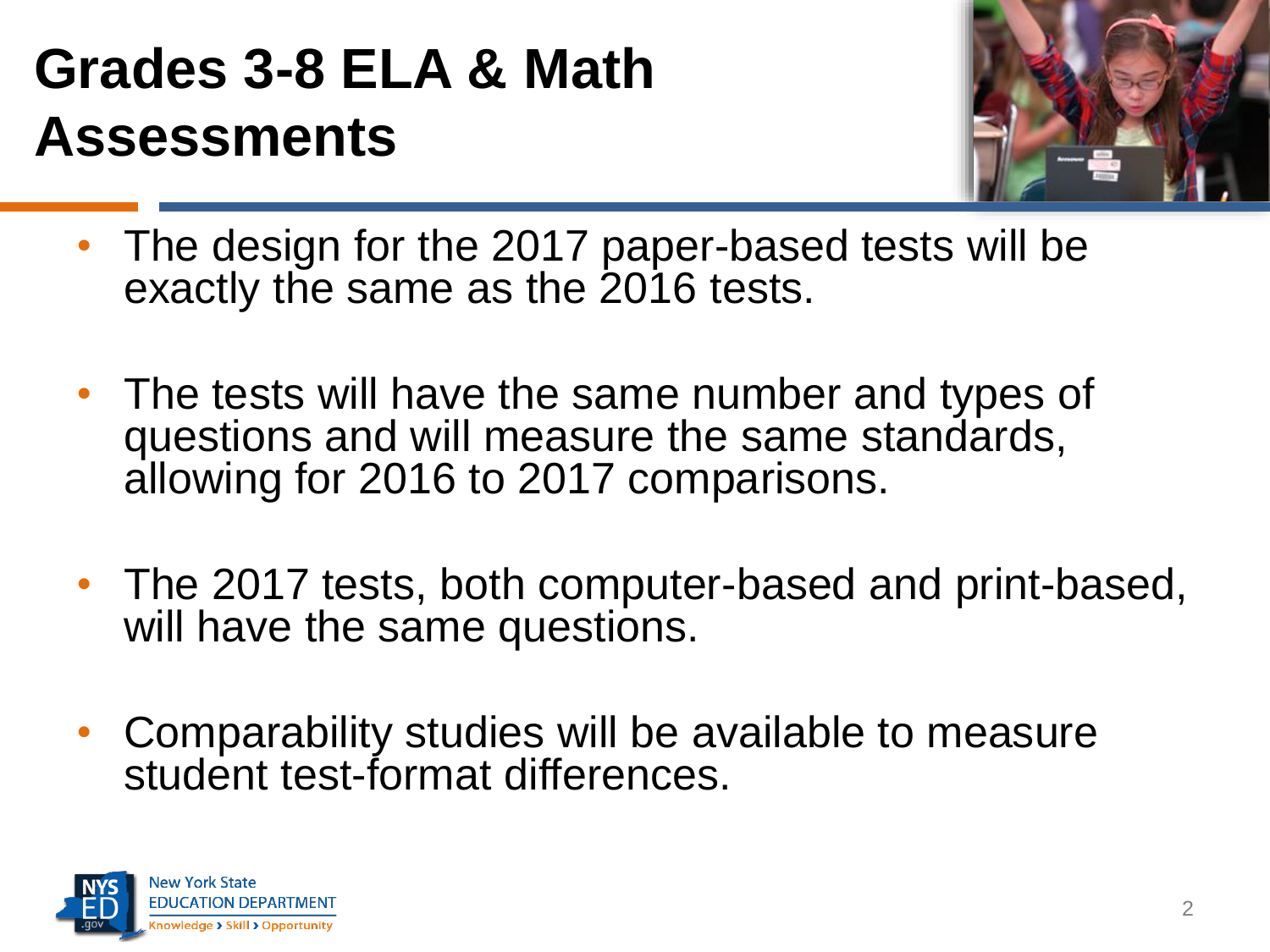## **Grades 3-8 ELA & Math Assessments**



Public schools/districts, nonpublic schools, and charter schools have the option to administer Grades 3-8 ELA and Mathematics operational tests and standalone field tests on paper or computer.

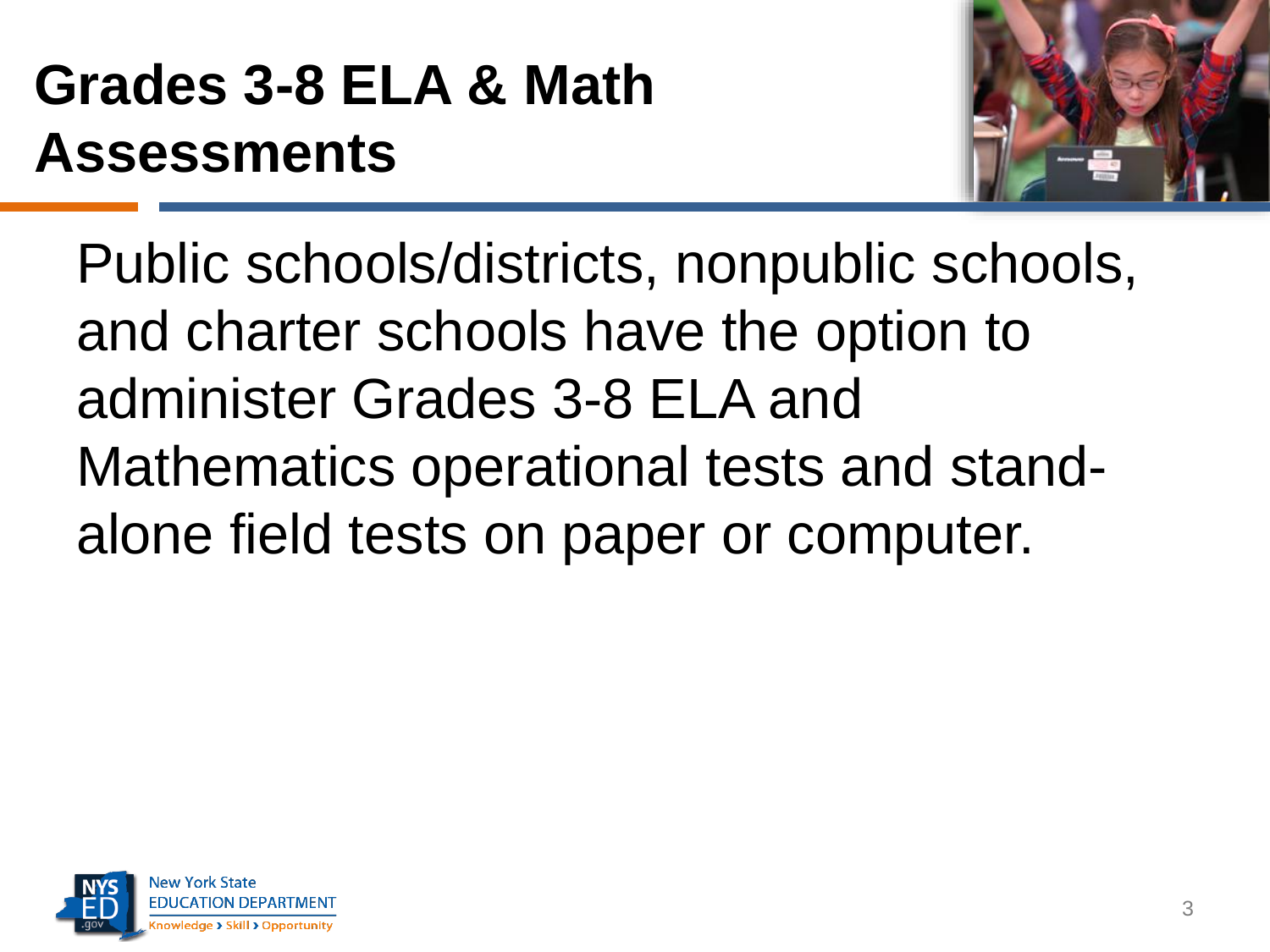

# **CBT in 2015-16 (Field Testing)**

- 800+ schools and 60,000 students participated
- Participation from schools in every county in NY
- Overall, very few technology issues
- Comparability Study is being conducted
- Feedback was gathered online and by statewide focus groups



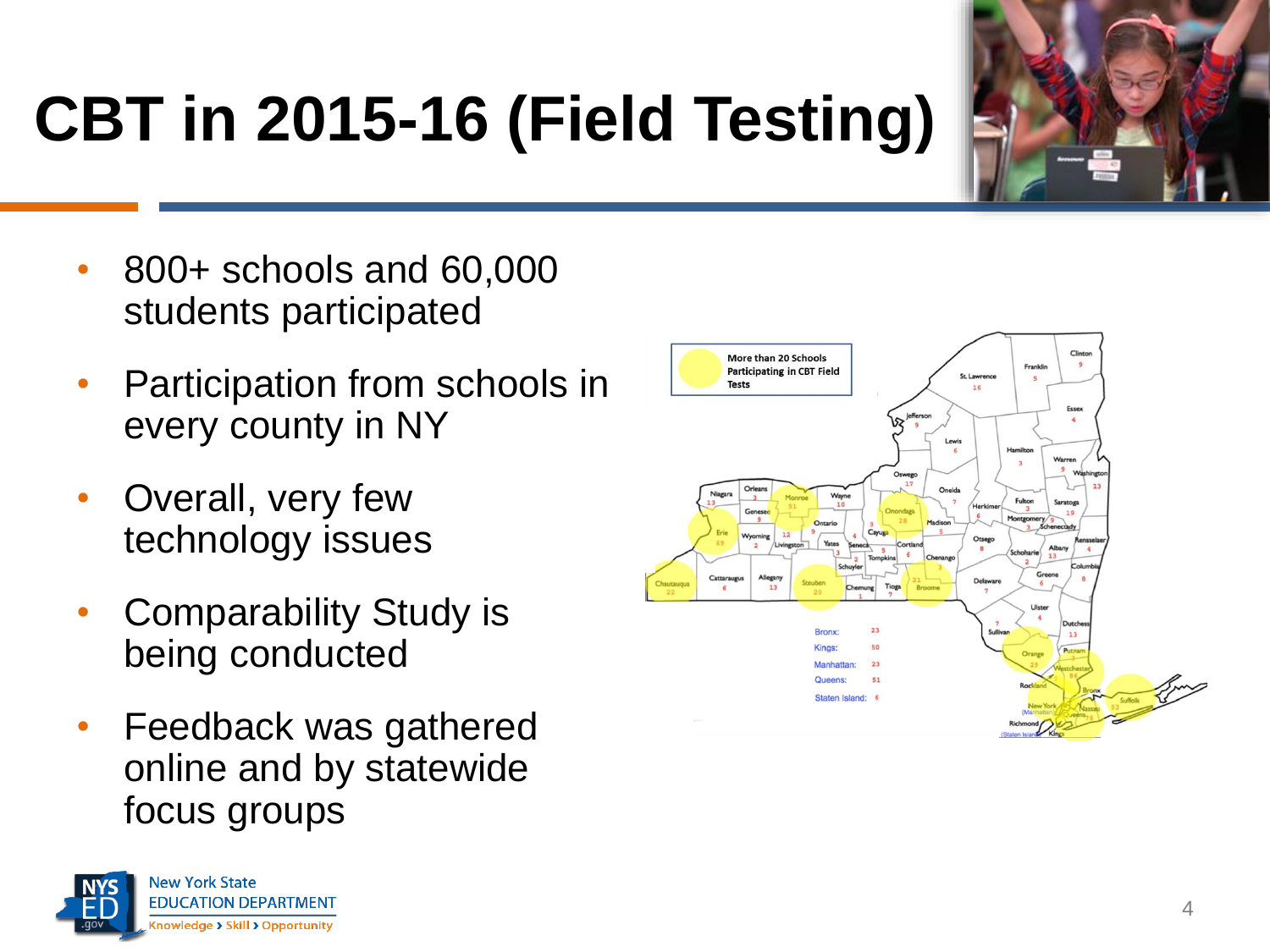# **CBT in 2016-17**



- Schools may participate in Operational and/or Field Testing on Computer.
- For Operational Testing, schools may participate in any or all subjects and grades in which the school is testing.
- At the request of school administrators, the CBT operational test-administration window has been increased to 6 days to allow schools to administer different grade levels on different days.
- Schools that choose operational CBT must:
	- Verify Technology Readiness
	- Score constructed responses entered on a computer on a computer-based scoring platform (such as ScorePoint)

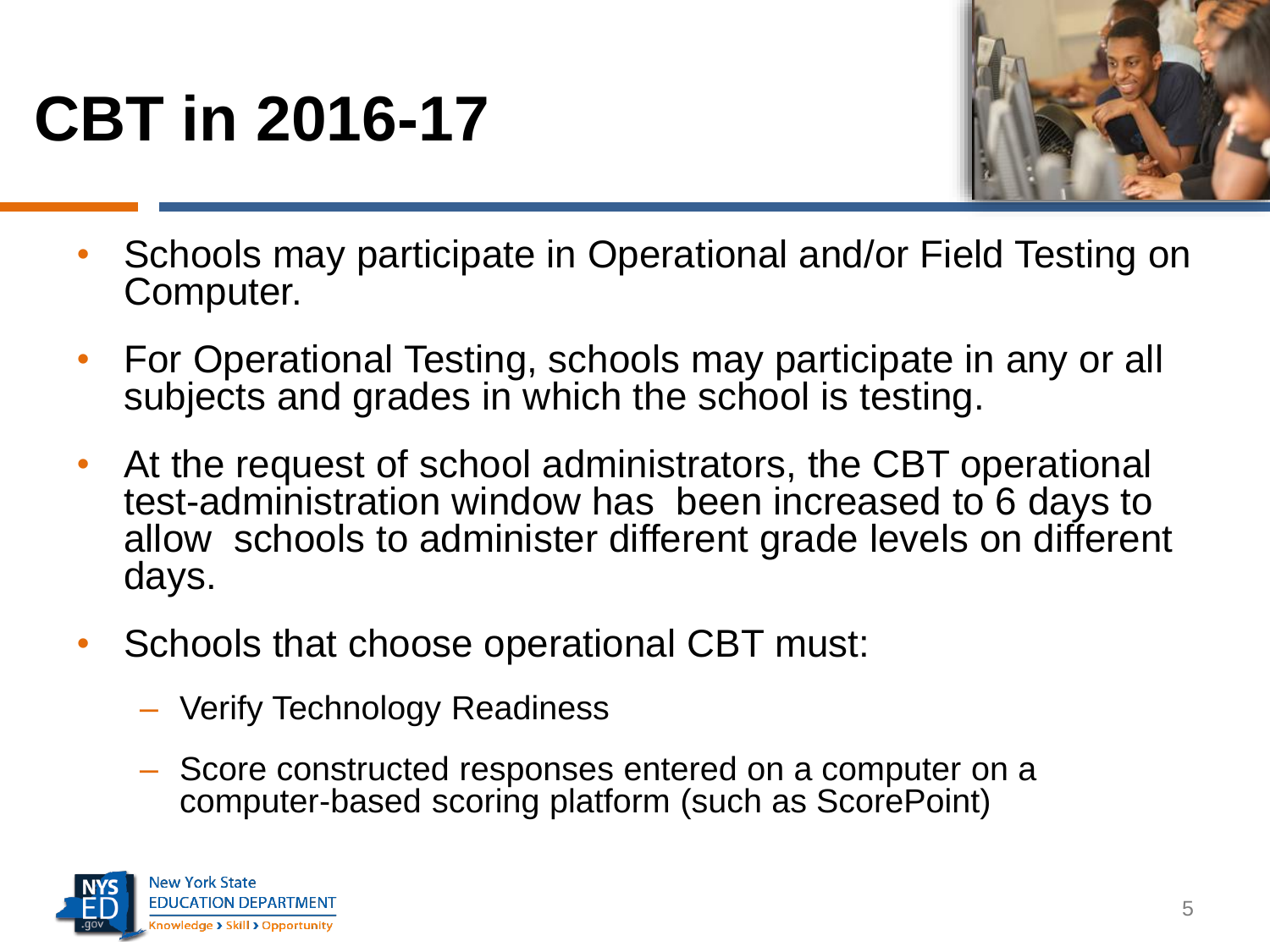## **Tech Readiness Measurement**



- Questar is collecting data from schools through an online "Tech Readiness Checklist" that outlines eight technology-related requirements that schools/districts must verify.
- NYSED will combine the data from the Tech Readiness Checklist with the office of Educational Design and Technology (ED&T) data submitted in district Instructional Technology Plans, which are required per Section 100.12 of Commissioner's Regulations to assess NYS school/district technological preparedness.

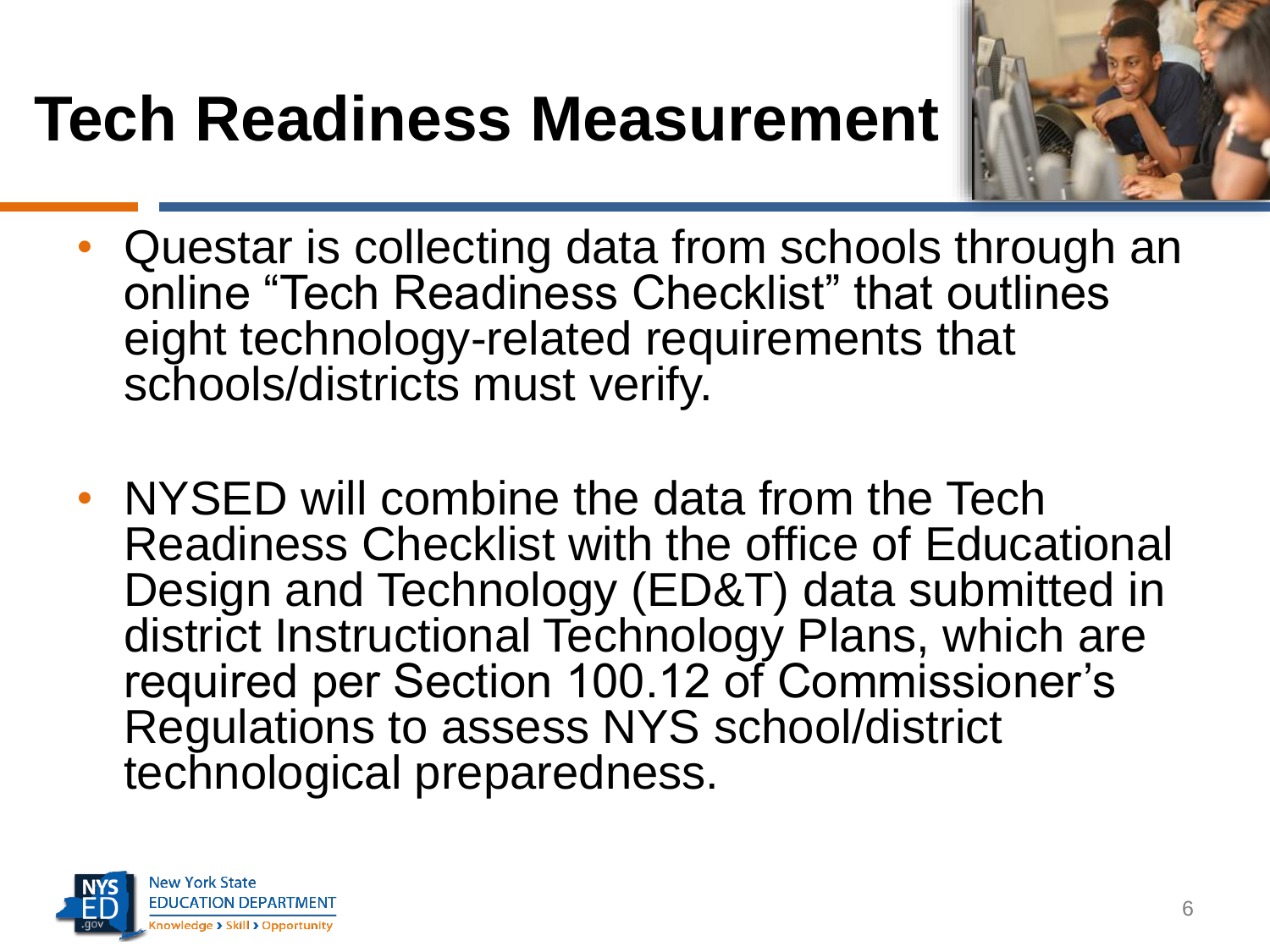## **Enhancements to the CBT Platform for 2016-17**

- Questar's CBT platform is called Nextera.
- Teacher and administrator feedback informed priorities for system enhancements.
- Student experience is the top concern.
- Educators, families, and students can see and try out the updated system through the Question Sampler, available online.



[https://ny-practice.nextera.questarai.com](https://ny-practice.nextera.questarai.com/)

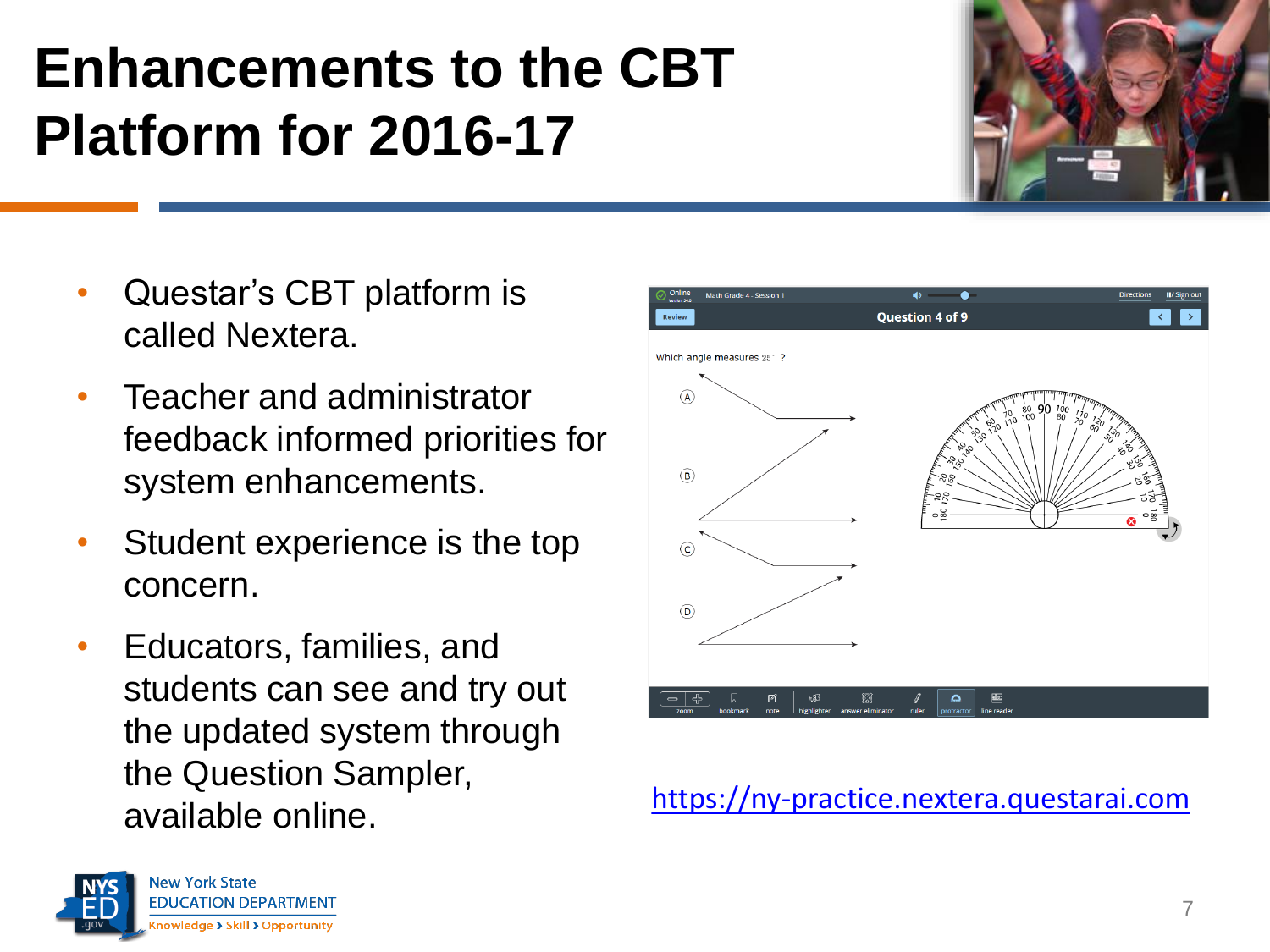## **School/District CBT Readiness Efforts**



- Regional trainings, webinars, video tutorials
- Online Technology Readiness tools
- Manuals and other online documentation
- Outreach to the Field: Presentations, work groups, regular calls and check-ins
- Educator- and Parent-facing brochures
- Technical site visits by Questar Information Technology (IT) staff

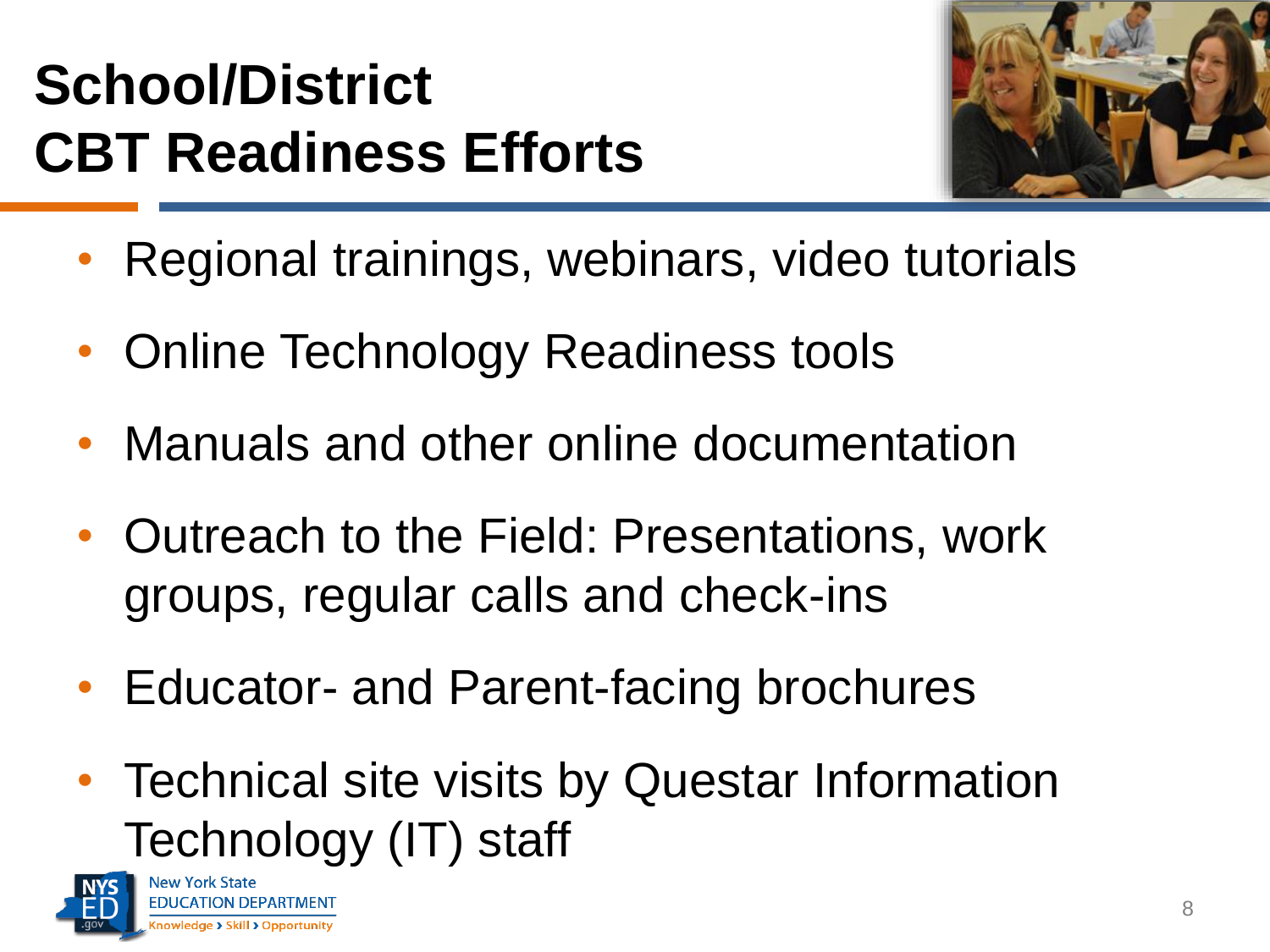# **CBT Timeline, 2016-17**





\* Includes Continuous Communication & Outreach to the Field.